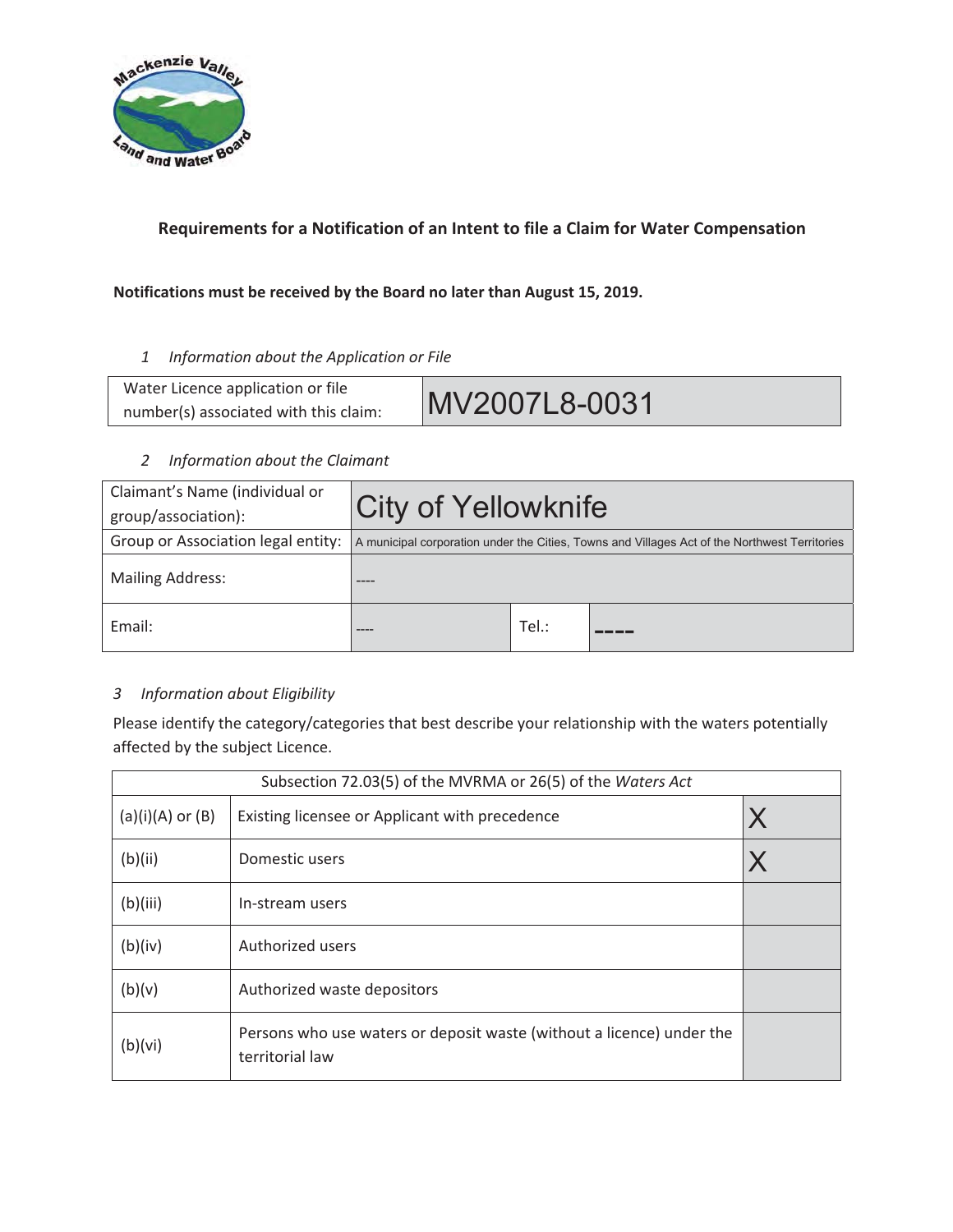| (b)(vii)  | Persons referred to in paragraph 61(d) of the Nunavut Waters and<br>Nunavut Surface Rights Tribunal Act,           |  |
|-----------|--------------------------------------------------------------------------------------------------------------------|--|
| (b)(viii) | Owners of property                                                                                                 |  |
| (b)(ix)   | Occupiers of property                                                                                              |  |
| (b)(x)    | Holders of outfitting concessions, registered trapline holders, and<br>holders of other rights of a similar nature |  |

Please provide information regarding the nature of your use, the duration of your use, and extent of your use of the waters in question.

In addition to the categories marked above, the City of Yellowknife is also eligible, in the alternative, as a licensee under subsection 72.03(5)(b)(i) of the MVRMA or subsection 26(5)(b)(i) of the Waters Act.

Please see attached Schedule A.

#### 4 **Information about Potential Impacts**

Please provide information regarding the potential impacts resulting from the subject Licence on the use of waters described above.

Please see attached Schedule A.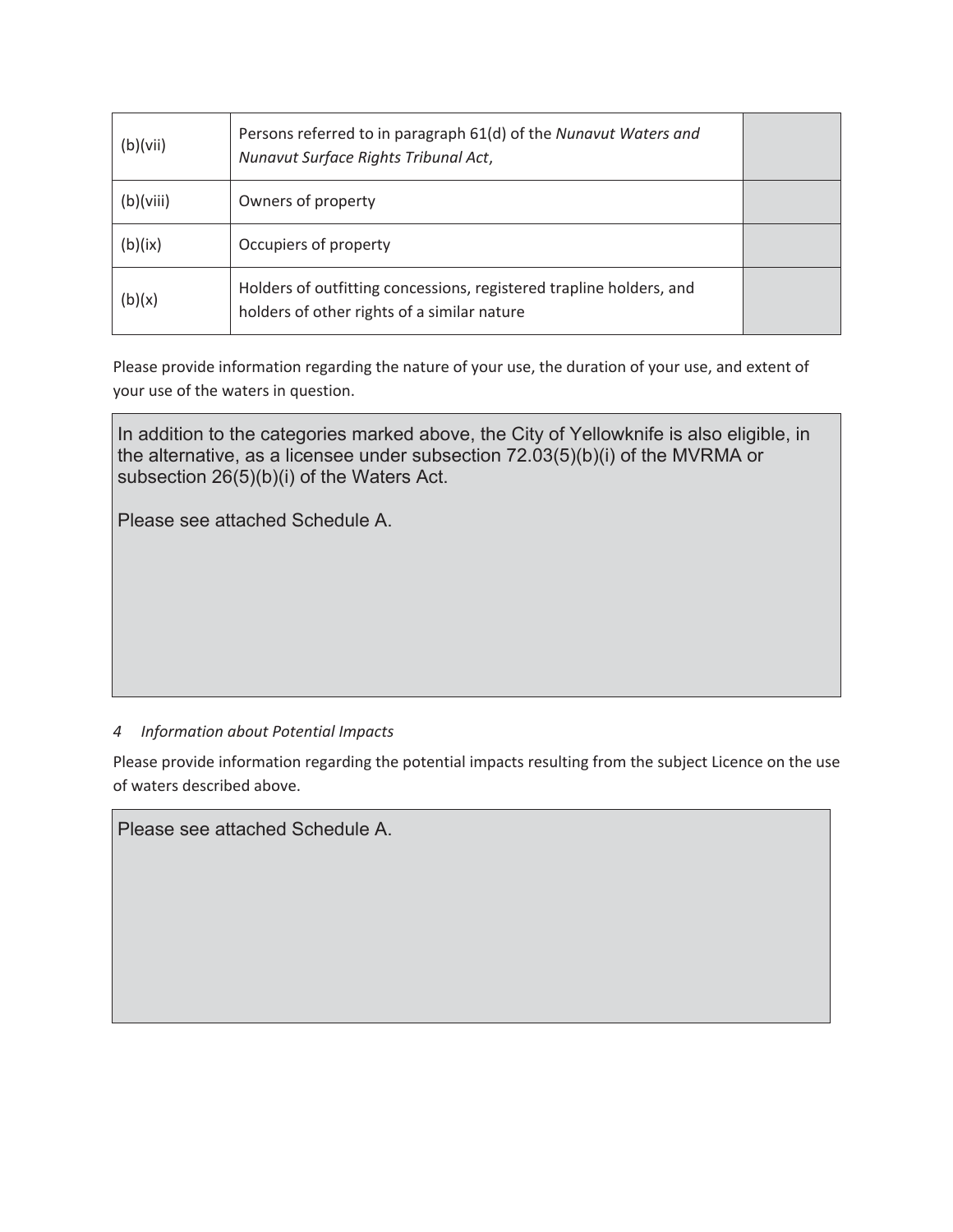#### Schedule A

## **Please provide information regarding the nature of your use, the duration of your use, and extent of your use of the waters in question.**

1. The City of Yellowknife ("**City**") provides safe drinking water for approximately half the residents of the Mackenzie Valley—including the 20,000 residents of Yellowknife plus the communities of Ndilǫ and Dettah—pursuant to the standards set by the *National Guidelines for Canadian Drinking Water* ("**Guidelines**"), adopted under the *Water Supply System Regulations* pursuant to the *Public Health Act*. 1

2. The City holds Type A water licence MV2009L3-0007 that allows it to use up to 3,600,000 cubic metres of water per year for municipal purposes from the Yellowknife River.

3. The City requires and makes use of an uninterrupted and safe water supply at all times.

4. Prior to 1968, the City obtained its drinking water from Yellowknife Bay on Great Slave Lake. At that time, due to concerns over significant adverse effects on the municipal water supply from the Giant Mine, the City ceased withdrawing from Yellowknife Bay and switched to obtaining its water from the Yellowknife River via a submarine pipeline ("**Pipeline**"). The federal government paid for half of the cost of the Pipeline at the time, and the owners of the Giant Mine at the time paid the majority of the balance.

5. The Pipeline is at the end of its functional life. It must either be replaced, or the City must switch back to obtaining its water from Yellowknife Bay. No other feasible options exist due to the remote location and geography of Yellowknife.

## **Please provide information regarding the potential impacts resulting from the subject Licence on the use of waters described above.**

6. The activities for which DIAND seeks authorization in its water licence application would significantly adversely affect the City's ability to obtain water from Yellowknife Bay. In particular, the risks caused, exacerbated, or prolonged by the application include:

 <sup>1</sup> *Water Supply System Regulations*, R-108-2009, enacted pursuant to the *Public Health Act*, SNWT 2007, c 17.